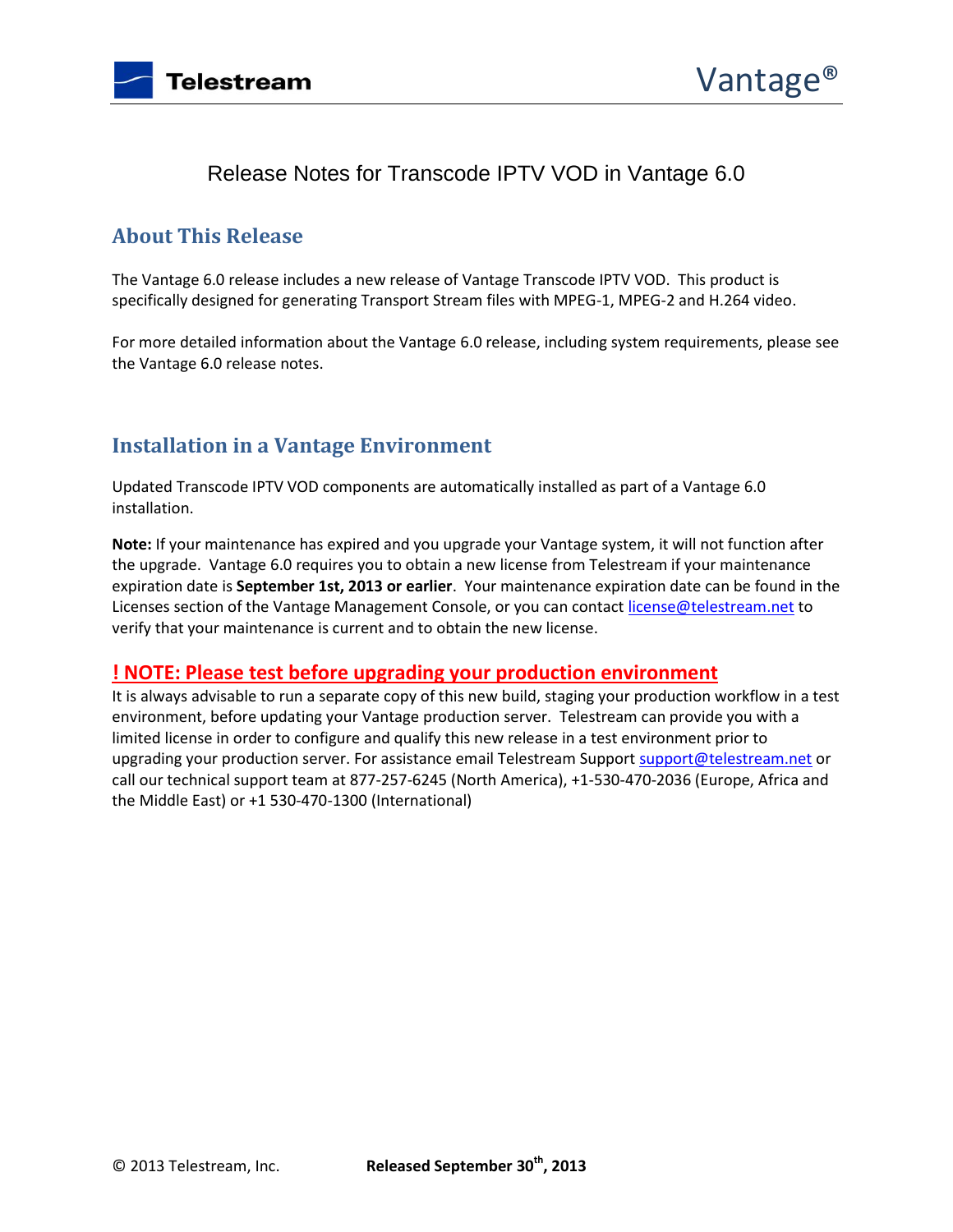## **New Features in this Release**

**608 to 708 caption up-conversion –** fully populated 708 caption packets can be inserted into the output from sources that have only 608 data

## **Fixed in this Release**

The following reported issues have been verified as fixed in the Vantage 6.0 release:

- GIR-7144: Fixed uninstall issues
- GIR-7310: IPTV VOD action can now decode Mpeg2-PS w/ AAC audio
- GIR-5562: Corrected Image Overlay timing and position
- GIR-7010: IPTV VOD action can now decode PCM audio from a TIFO files with IPTV VOD
- GIR-6370: Added "DVB Style" PMT Descriptor for AC3 to the IPTV/VOD Transcoder
- GIR-6472: Fixed issues reading certain Mpeg 2 Transport Streams
- GIR-6434: Fixed issue with Audio Channel mapping when using Flip decoder
- GIR-6130: Fixed issue reading certain GXF files
- GIR-6678: Fixed issue when doing audio correction and making Stereo AC3 outputs
- GIR-6393: Fixed failure with A/53 enabled with SCC insertion
- GIR-5777: Added DVB AU metadata option
- GIR-6242: Encoder now propagates captions from TIFO sources
- GIR-6313: Improved Mpeg2 encoding quality
- GIR-6359: Fixed A/V sync issues when using Insert Video Filter twice
- GIR-5847: Media Trimming is now frame accurate
- GIR-6033: SCC files can now be referred to by Nickname
- GIR-6491: Outputs from Syntactic container type are now as expected
- GIR-6106: Fixed color issues when using MainConcept H.264 encoding
- GIR-5745: Fixed color issue with specific MOV source
- GIR-7445: Fixed direct convert of 720p60 MPEG2 LXF to Manzanita TS
- GIR-7009: H264 direct convert from MP4 to Manzanita MPEG-TS now completes
- GIR-7411: IPTV VOD action can now decode its own output files
- GIR-7172: Fixed color issues for Image overlays
- GIR-5754: Improved error messages for unsupported audio configurations
- GIR-7103: Can now use Tifo sources with AC3 audio
- GIR-6645: Fixed "missing audio" issue
- GIR-5796: Fix decode of specific MXF XDCAM HD 4: 2: 2 source file using Auto input
- GIR-5966: VOD AAC audio @ 256kbps now available
- GIR-5960: Bindable language tags are now supported
- GIR-6383: MPEG2 PS sources with AC3 audio are now supported
- GIR-7017: Fixed decode of specific AVC source
- GIR-7019: Fixed closed caption preservation when going from 2997 to 23976
- GIR-6432: Added support for reading QuickTime caption tracks with the QuickTime input
- GIR-6466: Aspect Ratio is now correctly preserved from source to output
- GIR-6464: SCTE 20 CC data is now correctly inserted